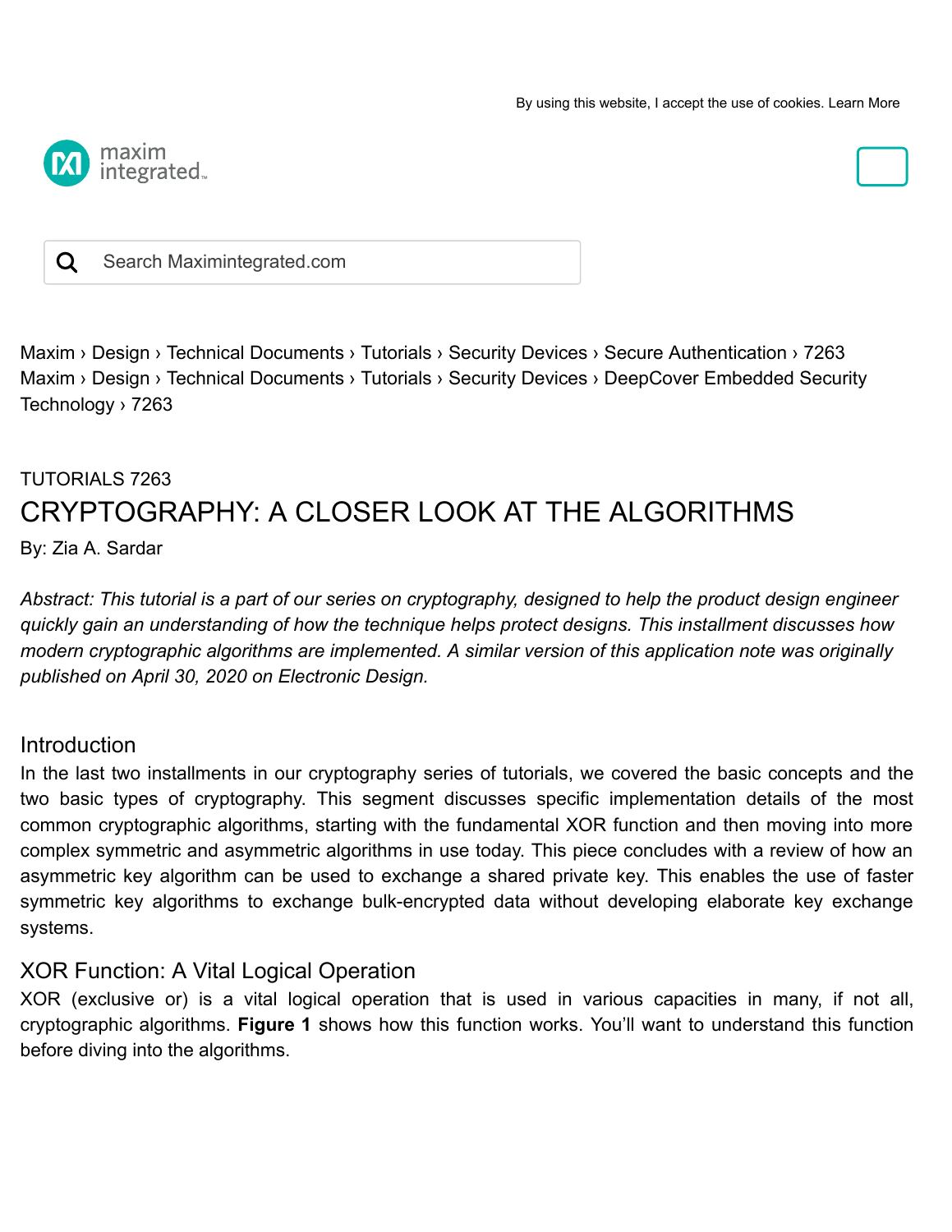

**INTERPRETATIONS OF XCR:** 

- . IF EITHER A OR B IS TRUE, BUT NOT BOTH, RESULT IS TRUE; OTHERWISE FALSE.
- IF A# B, RESULT IS TRUE; OTHERWISE FALSE.
- . IF A IS TRUE, RESULT IS THE OPPOSITE OF B. IF A IS FALSE, RESULT IS EQUAL TO B.
- . IF B IS TRUE, RESULT IS THE OPPOSITE OF A. IF B IS FALSE, RESULT IS EOUAL TO A.

#### *Figure 1. This diagram shows how the XOR function works.*

Exclusive OR (XOR) – A Fundamental Element of Reversible (i.e. Lossless) Encryption Because of the properties of XOR, one of the inputs can be used as a key for data going into the other input. For instance, if A is a single bit of an encryption key, an XOR with a data bit from B flips the bit if A is a 1. This can be reversed by bitwise XOR'ing the encrypted result with the key again.

Let's look at an example:

Our goal is to take the word "Secret," encrypt it with a key using XOR, then decrypt it using the same key and the XOR function. These are the steps:

- 1. Choose a key. We will choose the letter "k" as our key.
- 2. Convert the letter "k" to binary using the ASCII (American Standard Code for Information Interchange) character encoding standard. The result is: 01101011
- 3. Convert the word "Secret" to binary. The result is: 01010011 01100101 01100011 01110010 01100101 01110100
- 4. XOR each letter in "Secret" with "k" the key letter. This gives us the encrypted value.

See creet 01010011 01100101 01100011 01110010 01100101 01110100 XOR the "key": 01101011 01101011 01101011 01101011 01101011 01101011 Encrypted Value: 00111000 00001110 00001000 00011001 00001110 00011111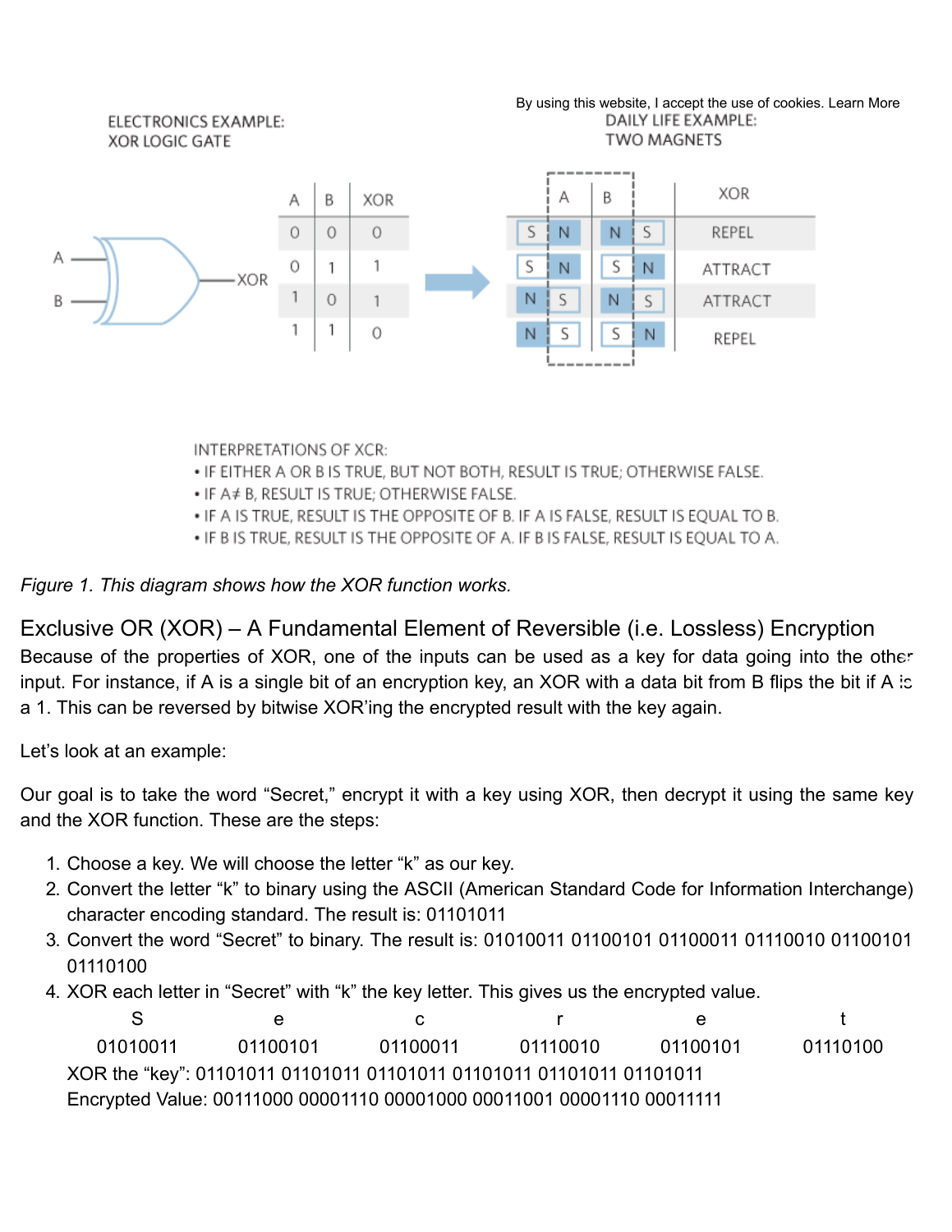5. Now to decrypt the encrypted value, we XOR it with the key letter "k." This step gives u[s back ou](https://www.maximintegrated.com/en/aboutus/legal/privacy-policy.html#cookies)[r](javascript:void(0)) By using this website, I accept the use of cookies. Learn More original "Secret" word . Encrypted Value: 00111000 00001110 00001000 00011001 00001110 00011111 XOR the "Key": 01101011 01101011 01101011 01101011 01101011 01101011 Decrypted Value: 01010011 01100101 01100011 01110010 01100101 01110100 S e c r e t

# SHA (Secure Hash Algorithm)

basic idea behind a SHA function is to take data of a variable size and condense it into a fixed-size bit-string output. This concept is called hashing. The SHA functions are a family of hashing algorithms that have been developed over time through NIST (National Institute of Standards and Technology) oversight. The SHA-3 function is the latest.

**Figure 2** shows the basic concept of secure hash generation.





The SHA function has the following characteristics:

- 1. Variable input length.
- 2. Fixed output length.
- 3. One-way function. In Figure 2, it is impossible to use the resultant hash value to regenerate the input text, other than trying each possible input text. This becomes computationally impossible for sufficiently large inputs.
- 4. If the same input message is fed to the SHA function, it will always generate the same resultant hash.
- 5. It is not possible to generate the same hash value using two different input values. This is called "Collision Resistance."
- 6. A small change in the input value, even a single bit, completely changes the resultant hash value. This is called the "Avalanche Effect."

If a hash function satisfies all the above, it is considered a strong hash function.

#### **SECURE HASH GENERATION - BASIC CONCEPT**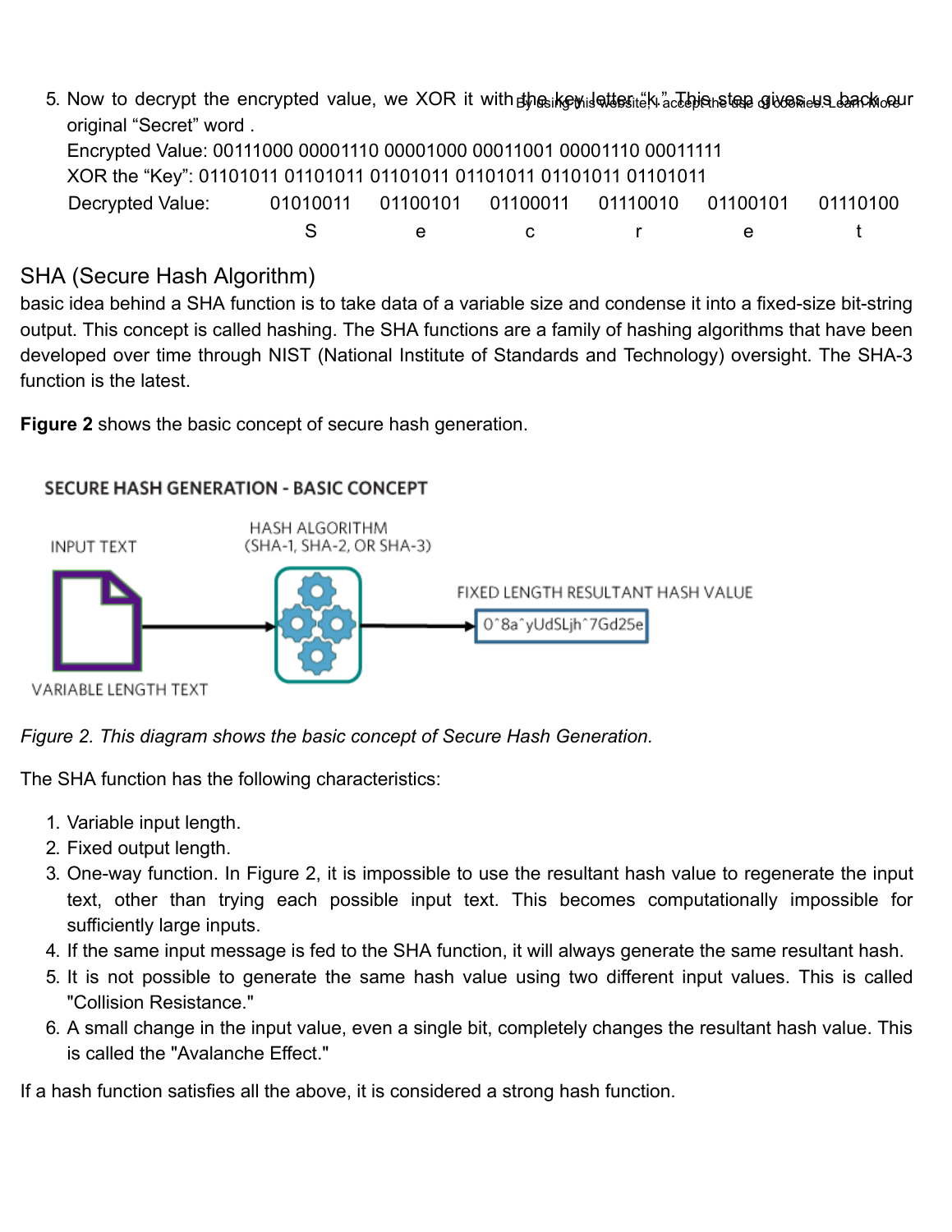Some of the SHA functions currently in use are:

- $\bullet$  SHA-1
- $\bullet$  SHA-2
- $\bullet$  SHA-3

Now let's explore how SHA functions work, with a focus on SHA-2 and SHA-3. SHA-1 is being phased out and is not recommended for any new designs.

#### The Ins and Outs of SHA-2

The SHA-2 function has four main types based on output bit length:

- 1. SHA-224 hash is 224 bits long.
- 2. SHA-256 hash is 256 bits long.
- 3. SHA-384 hash is 384 bits long.
- 4. SHA-512 hash is 512 bits long.

Let's look at SHA-256 as an example. **Figure 3** shows a block diagram of a SHA-256 engine.



**SECURE HASH GENERATION - SHA-256 FUNCTION** 

*Figure 3. This figure shows a block diagram of the SHA-256 function for Secure Hash Generation.*

### Secure Hash Generation: SHA-256 Function

The input message is first padded to make sure that it will completely fit in "n" number of 512-bit blocks. The first 512-bit block is then fed into a compression function along with an initial 256-bit hash value. The compression function essentially shuffles the message 64 times before compressing it to 256 bits and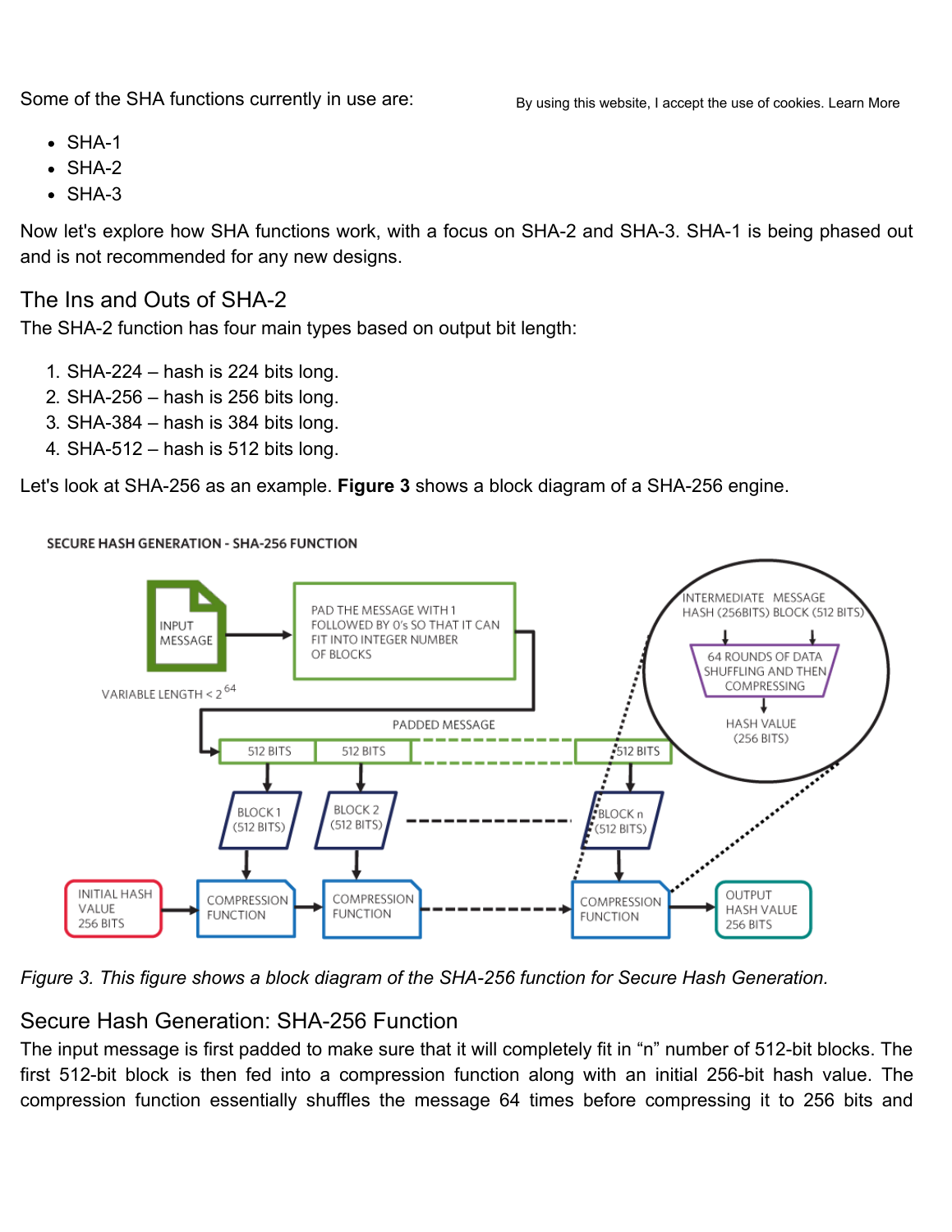sending i[t](javascript:void(0)) out to the next compression block or sending iեցակեցգել է ին ին անգենութ կամ շենառութեված անգավ message gets shuffled many times to prevent it from being used to get to the original message. Once that is done, the output hash is generated.

### How SHA-3 Works

The SHA-3 function has no predefined output length. The input and output lengths have no maximums either. But for comparison purposes with SHA-2, let's define four main types based on output bit lengths. These are:

- 1. SHA3-224 hash is 224 bits long.
- 2. SHA3-256 hash is 256 bits long.
- 3. SHA3-384 hash is 384 bits long.
- 4. SHA3-512 hash is 512 bits long.

Let's look at SHA3-256 as an example. SHA-3 uses a Keccak sponge function. Just like a sponge, the first step soaks in or absorbs the input message. In the next phase, the output hash is squeezed out. **Figure 4** is a block diagram of a SHA3-256 function.



*Figure 4. This figure shows a block diagram of the SHA3-256 function for Secure Hash Generation.*

### Secure Hash Generation: SHA3-256 Function

The iteration function in Figure 4 takes in the 1600 bits of data and then puts it through 24 rounds of permutation using a specific algorithm and then passes it to the next stage as a 1600-bit block. This continues until the absorbing phase has completed.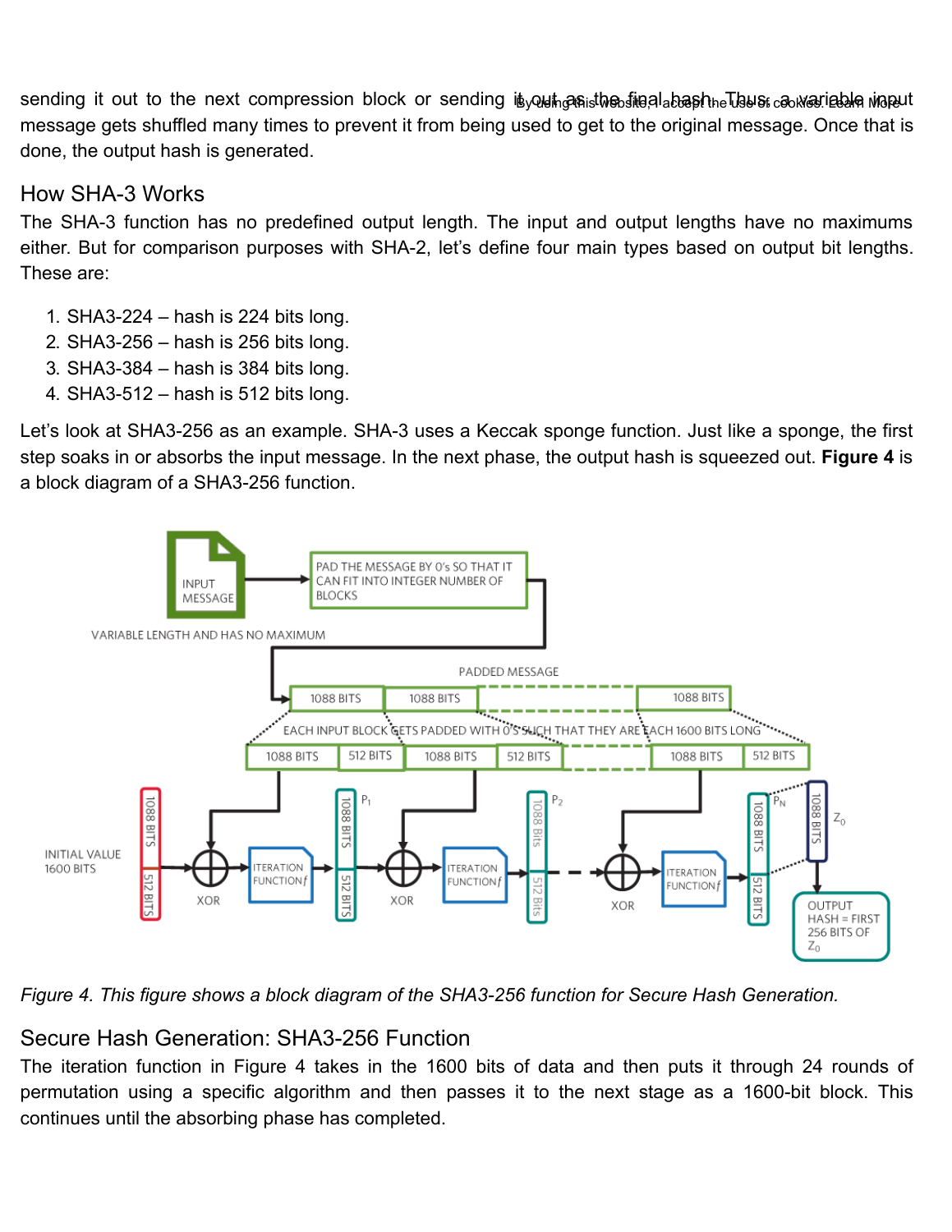O[n](javascript:void(0))ce the absorbing phase has been completed, the last 1600, bihhlan k കൈ കോർക്ക് പ്രീകേട്ടപ്പോളി കിക്കപ്പോ this case, since the SHA3-256 output hash length is less than 1088 bits, the squeezing phase does not need any iteration functions. We take the first 256 bits from the last stage and that is the output hash.

For example, if the required hash length was 2500 bits, we would have needed three more instances of the iteration function to get the desired length hash.

# AES (Advanced Encryption Standard)

Like older encryption algorithms such as DES (Data Encryption Standard) and 3DES (Triple Data Encryption Standard), the purpose of the AES algorithm is to scramble and substitute input data based on the value of an input key in a reversible way. The result is called Ciphertext. The AES algorithm was designed to replace the DES and 3DES algorithms developed in prior decades and which are vulnerable to attack. A description of the AES algorithm is shown in **Figure 5**.



*Figure 5. This figure presents an overview of the AES algorithm.*

# AES Algorithm

The AES algorithm is a fixed-width encryption algorithm. Therefore, the input message is first padded to make sure that it will completely fit in "n" number of 128-bit blocks.

Each 128-bit block is fed into the encryption algorithm along with an encryption key. Depending on the number of bits in the encryption key, the AES algorithm performs a certain number of rounds of obscuring the input block bits. This obscuring is accomplished by shuffling data bits, taking portions of the data and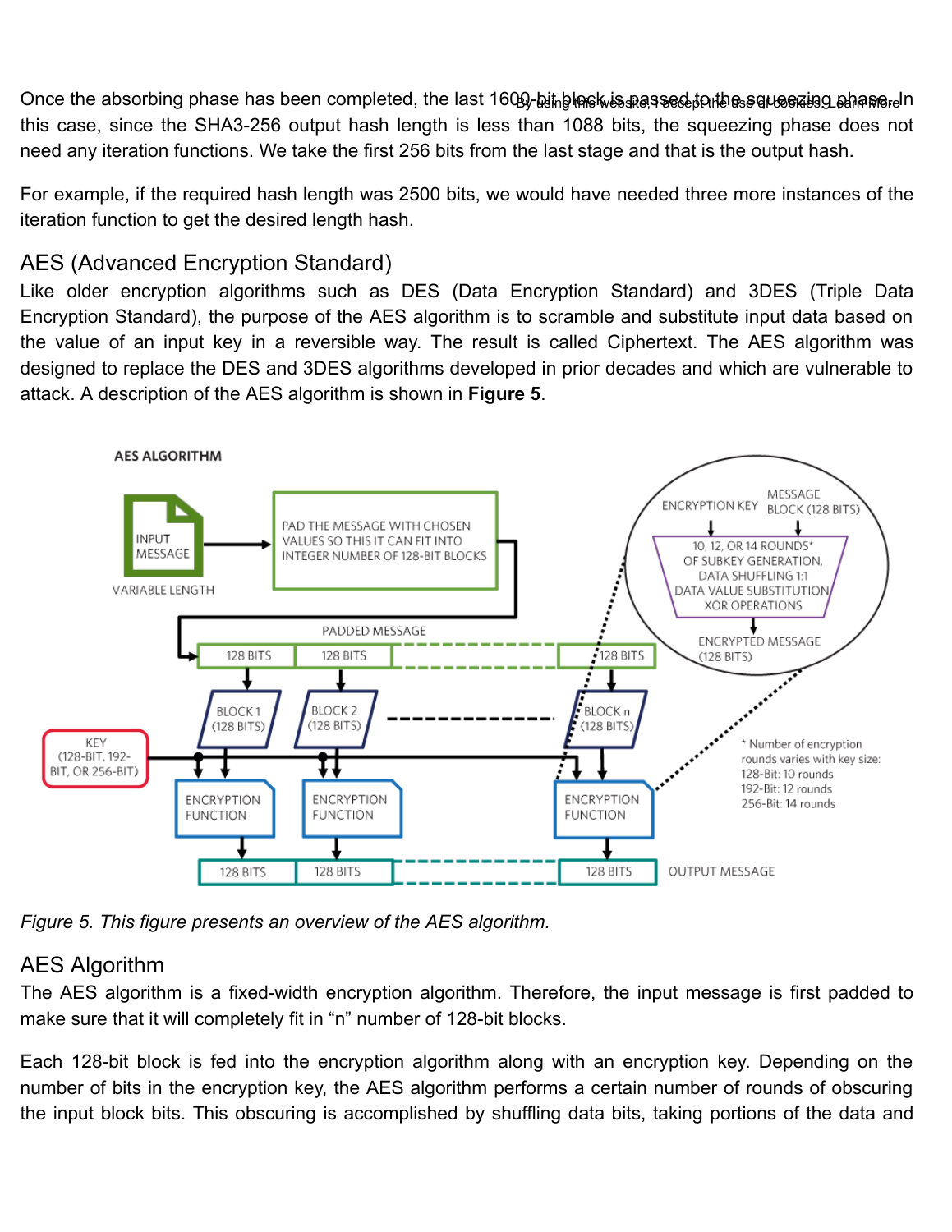substituting them with values fr[o](javascript:void(0))m a look-up table (like a deஞdenwhee), ആരി ക്ഷേണ്ട്രിങ്ങള് ക്ക്രിപ്പെട്ടെങ്കി flip bits from 0 to 1 according to bit values in a set of "round keys" generated from the input encryption key. A round key is used one time for one of the obscuring rounds and is created by "expanding" a portion of the encryption key by copying bits and inserting the copies in-between other bits.

The AES decryption function simply performs the reverse of the operations in the encryption function using the same encryption key in order to unscramble the original input block data.

# 3DES (Triple Data Encryption Standard)

The basic idea behind the Triple DES (or 3DES) algorithm is to scramble and substitute input data based on the value of an input key in a reversible way. The result is called ciphertext. The 3DES algorithm is a reprise of the original DES (Data Encryption Standard) algorithm developed in the 1970s. When DES was compromised in the 1990s, the need for a more secure algorithm was clear. 3DES became the near-term solution to the problems with single DES. In order to understand 3DES, a description of the original DES is first shown in **Figure 6**.



*Figure 6. This figure presents an overview of the DES algorithm.*

# DES (Data Encryption Standard) Algorithm

The DES algorithm is a fixed-width encryption algorithm. Therefore, the input message is first padded to make sure that it will completely fit in "n" number of 64-bit blocks.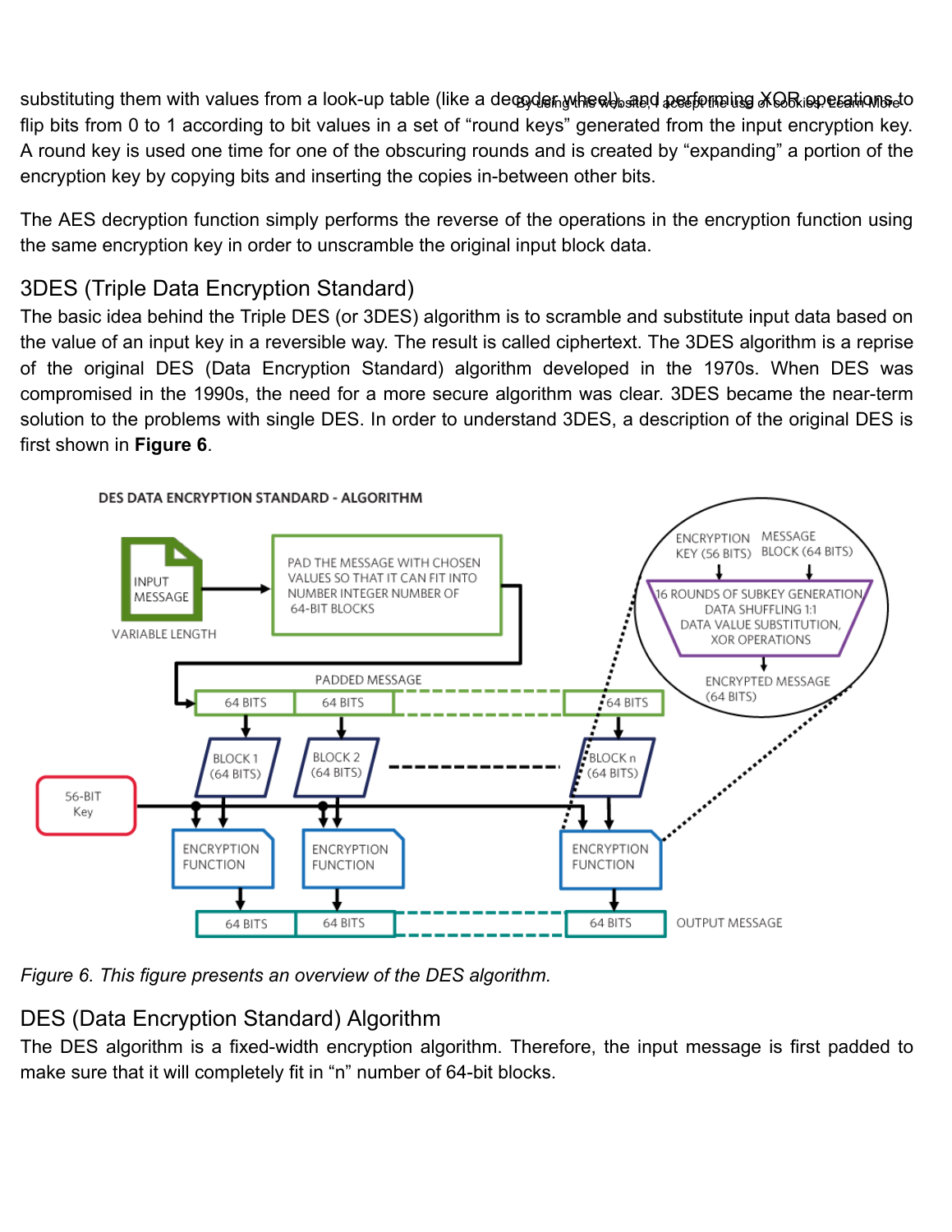Each 64-bit block is [f](javascript:void(0))ed into the encryption algorithm alonǥwith<sub>io</sub>aոՁଦି๗ෝങ്ങിയേല്ലിലേക്ക്യേ(ങ്കൈിം.veേജിമിക്ക് the algorithm take a 64-bit key, but 8 bits are ignored). The encryption function uses the input key to generate 16 "subkeys," each used for 16 rounds of obscuring the input block bits. This obscuring is accomplished by shuffling data bits, taking portions of the data and substituting them with values from a lookup table (like a decoder wheel), and performing XOR operations to flip bits from 0 to 1 according to the values of bits in the subkeys.

The DES decryption function simply performs the reverse of the operations in the encryption function using the same encryption key to unscramble the original input block data.

How does 3DES work?

## Deriving the Triple DES Algorithm from DES

After DES was shown to be vulnerable to attacks shorter than a "brute-force attack" (cycling through every possible key value until the original message blocks are revealed), a simple method of effectively increasing the size of the encryption key was developed. **Figure 7** depicts the 3DES solution.



TRIPLE DATA ENCRYPTION STANDARD - 3DES ALOGRITHM

*Figure 7. This figure shows how three DES operations are used to create the 3DES algorithm.*

The 3DES algorithm is literally 3 DES operations. The first and last operations are encryption operations, while the middle operation is a decryption operation. It is important to note that "encryption" and "decryption" are just names assigned to scrambling operations that are the reverse of each other.

For each of the DES operations performed in 3DES, a dedicated key is used for that operation. Often, the key for the first and third operations is the same. Using the same key for the first and third operations and using a different key for the middle operation effectively doubles the total key length, which makes a brute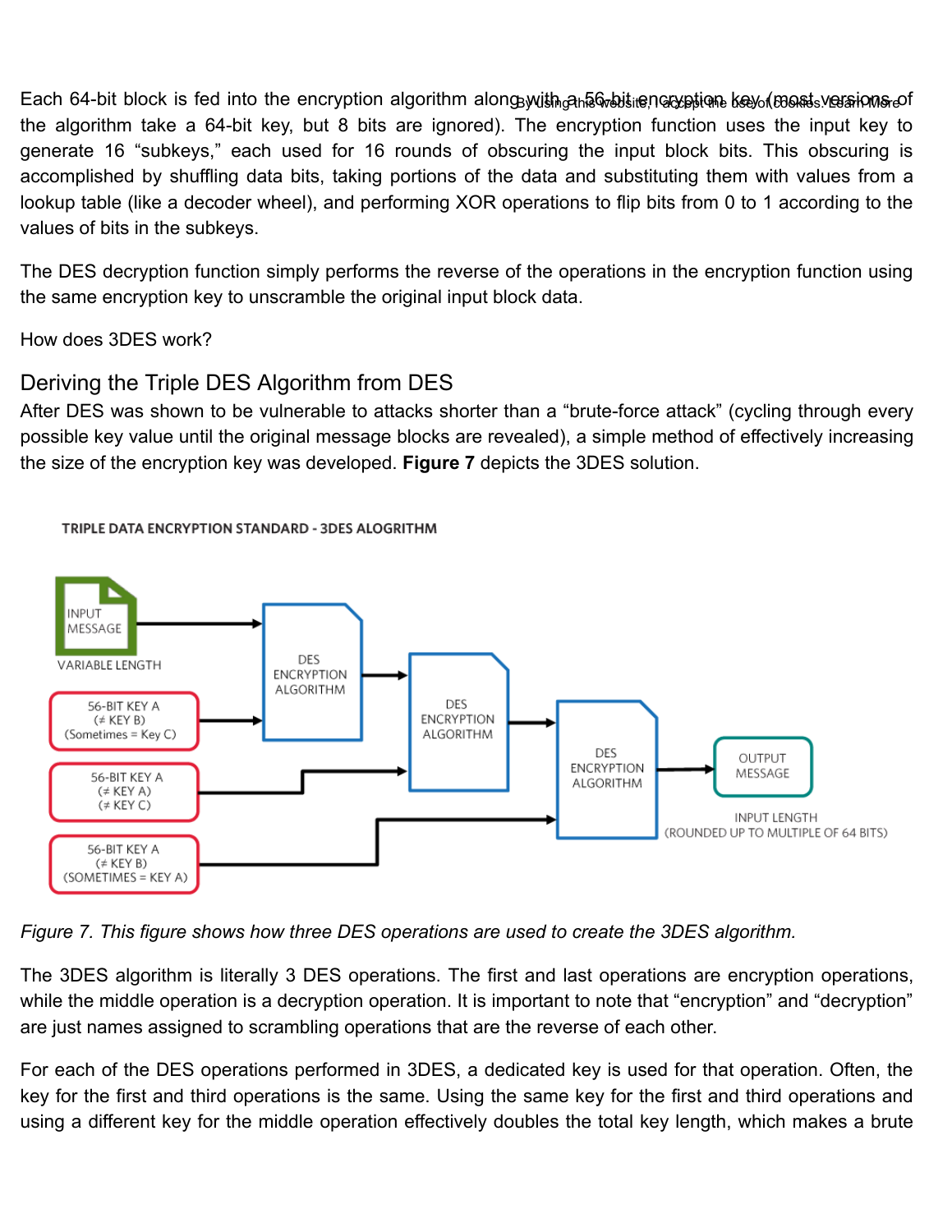force attack much harder and eliminates the vulnerabilities oந்துள்ழுக் ெடுக்ளூ். ו accept the use of cookies. Learn More

# RSA Public Key Cryptosystem

RSA is named after its creators, Ron Rivest, Adi Shamir, and Leonard Adleman, and is one of the first asymmetric public-key encryption/decryption systems. It uses the properties of modular arithmetic of prime numbers to generate a public key that can be used for encryption and a private key that can be used for decryption. The encryption and decryption operations are also based in modular arithmetic. An overview of RSA is shown in **Figure 8**.



**RSA ENCRYPTION** 

*Figure 8. This figure shows an overview of RSA encryption.*

The key generation and encryption/decryption operations are known as 1-way or "trapdoor" functions. They are mathematical operations that are relatively simple to calculate in one direction, but difficult to calculate in the other direction. For instance, it is easy to calculate times 2, but harder to calculate the square root of x.

In the case of RSA, two large prime numbers are multiplied together to create a part of the public and private keys. The multiplication is easy; factoring back to discover the secret prime numbers is difficult.

It is also much easier to encrypt a message with the public key than to try to go in reverse to obtain the message without the private key. However, the private key can also easily unlock the message, and must therefore never be shared.

The private key can be viewed as opening a trapdoor, revealing a shortcut to bypass the complex maze of attempting to breaking an encrypted message.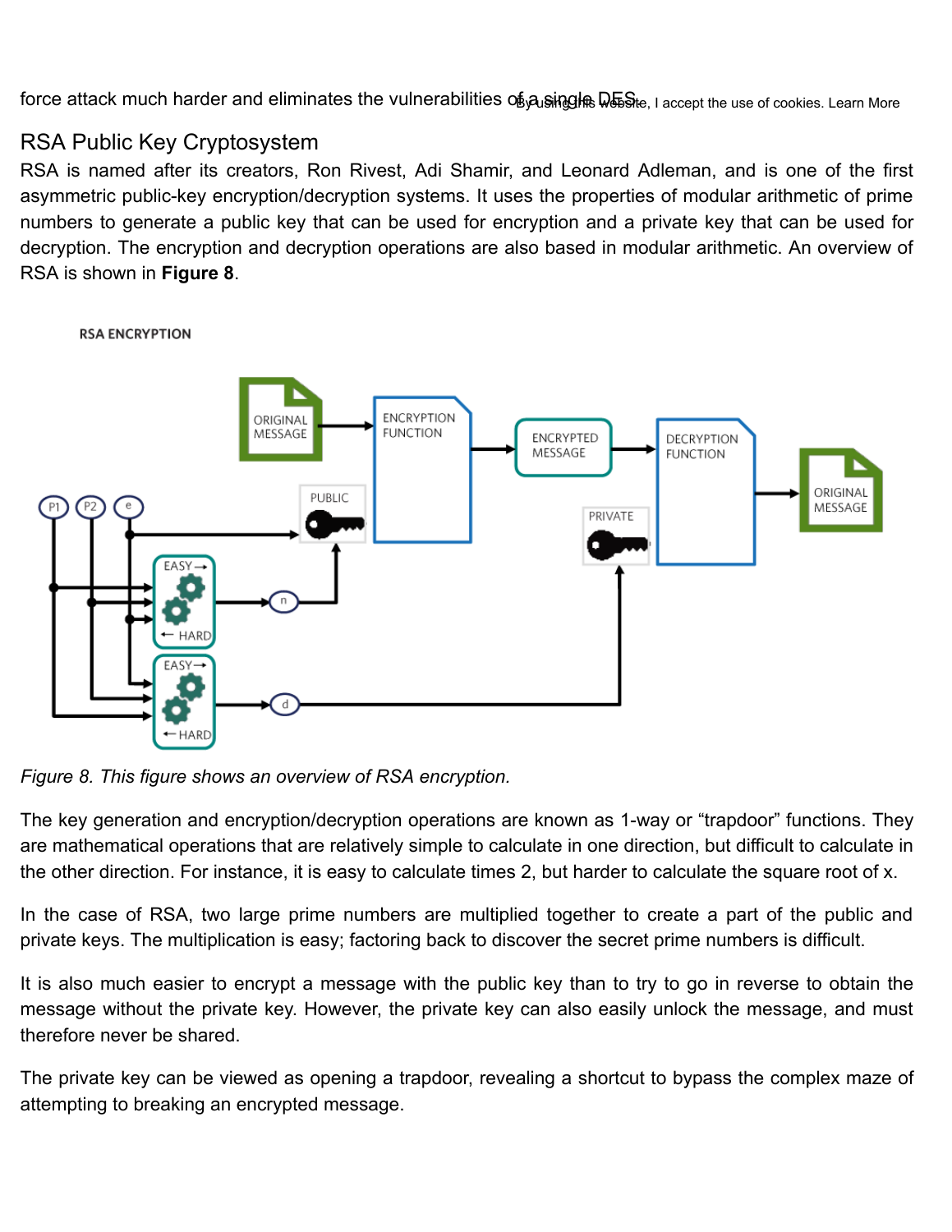RSA [s](javascript:void(0))ecurity relies on large prime numbers and complexյն գրացակամած եմե, veնեշիկան անակացներ կանական ավան անա trapdoor functions with large keys is cumbersome for most computing systems. Therefore, RSA is often used as a vehicle to send shared encryption keys that can be used in faster, symmetrical algorithms like DES, 3DES, and AES for individual transactions.

### ECDSA Algorithm

The Elliptic Curve Digital Signature Algorithm (ECDSA) allows a participant in a communication to prove authenticity by generating a digital signature for an input message based on a hidden piece of information known as a private key. This key is used to generate a public key that is used by others to verify the participant's authenticity.

Digital signatures are generated with an input message, a private key, and a random number. The public key can then be used to verify that the signer (or participant) is in possession of the corresponding private key and is therefore authentic. This concept is illustrated in **Figure 9**.



*Figure 9. ECDSA (Elliptic Curve Digital Signature Algorithm) helps verify digital signatures.*

The digital signature algorithm was first introduced with modular arithmetic, which depends on large prime numbers and calculations that require heavy use of computing power. The introduction of elliptic curve cryptography utilizes the mathematical properties of elliptic functions to simplify the math without sacrificing security.

The key generation and signing operations are known as 1-way or "trapdoor" functions. They are elliptic curve calculations that are relatively simple to compute in one direction, but difficult to compute in the other direction. The private key can be viewed as opening a trapdoor, revealing a shortcut to bypass the complex maze of attempts to break a key generation or signing operation.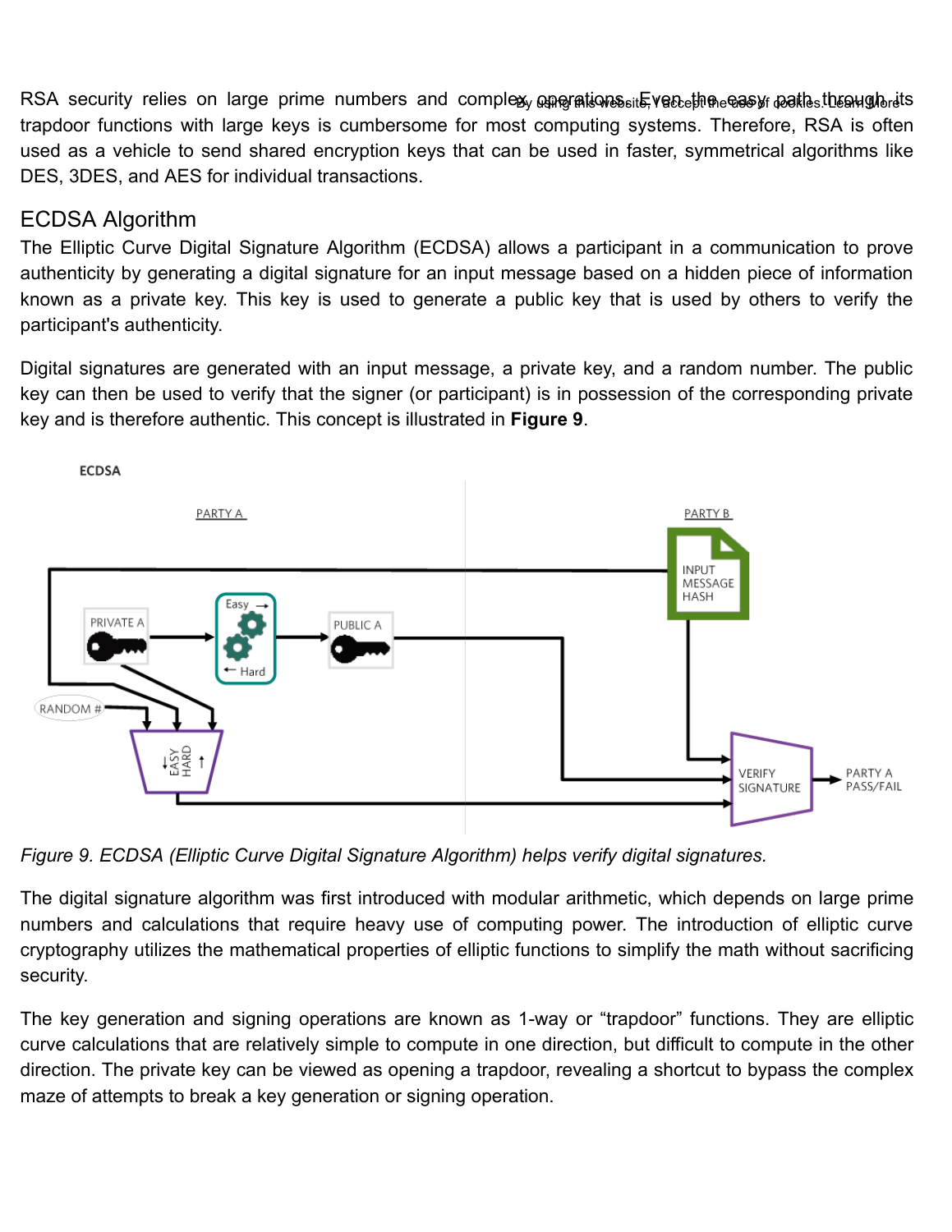ECDSA [a](javascript:void(0))llows one party to sign messages from any party.நHஔgหങ<sub>w</sub>tോை authenticity with Eவெக்ஸெ signer must not have foreknowledge of the message to be signed. This lack of control over the message allows another participant in communication to "challenge" the signer with new information to prove possession of the private key.

# ECDH Key Exchange Protocol

The Elliptic Curve Diffie-Hellman (ECDH) key exchange allows for two parties to establish a shared key for communication with only one piece of hidden information called a private key. Without the private key of one of the parties involved, an eavesdropper cannot easily determine the shared key. However, the algorithm allows the private key of one party and the public key of the other party to be combined to produce a resulting key that is the same for both parties. This concept is illustrated in **Figure 10**.



*Figure 10. An ECDH key exchange allows for two parties to establish a shared key for communication.*

# ECDH Key Exchange

The Diffie-Hellman key exchange was first introduced with modular arithmetic, which depends on large prime numbers and calculations that require heavy use of computing power. The introduction of elliptic curve cryptography utilizes the mathematical properties of elliptic functions to simplify the math without sacrificing security.

The key generation and key combination operations are known as 1-way or "trapdoor" functions. They are elliptic curve calculations that are relatively simple to compute in one direction, but difficult to compute in the other direction. The private key can be viewed as opening a trapdoor, revealing a shortcut to bypass the complex maze of attempts to break a key generation or combination operation.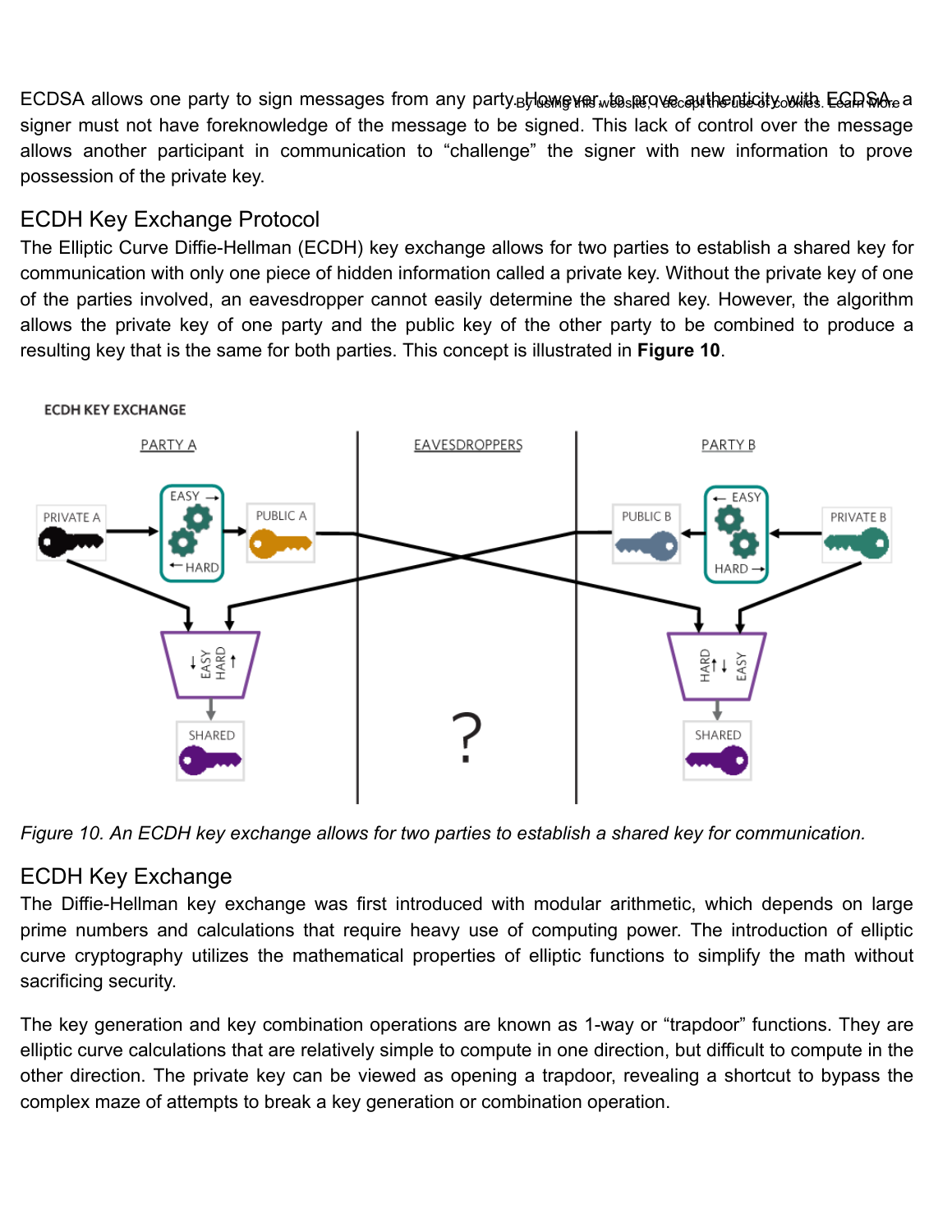The ECDH algorithm allows two parties to establish a key<sub>B</sub>together, wwt it does not guarantee [that eithe](https://www.maximintegrated.com/en/aboutus/legal/privacy-policy.html#cookies)[r](javascript:void(0)) party is to be trusted. For this, additional layers of authentication are required. For instance, if a public key is given a certificate such as an ECDSA (Elliptic Curve Digital Signature Algorithm) signature calculated with a private key from a trusted key holder, the certification of the public key is verified by authenticating the certificate with the trusted holder's public key.

By using public keys with certificates from a trusted authority, participants in ECDH can be certain that their counterpart is an authentic participant. Watch for other segments in our series of cryptography tutorials to continue deepening your understanding of this important security technique.

| <b>Related Parts</b> |                                                                                                   |                    |  |  |
|----------------------|---------------------------------------------------------------------------------------------------|--------------------|--|--|
| <b>DS2476</b>        | DeepCover Secure Coprocessor                                                                      | Free Sample        |  |  |
| <b>DS28C16</b>       | I <sup>2</sup> C Low-Voltage SHA-3 Authenticator                                                  | Free Sample        |  |  |
| <b>DS28E16</b>       | 1-Wire Secure SHA-3 Authenticator                                                                 | <b>Free Sample</b> |  |  |
| <b>DS28E36</b>       | DeepCover Secure Authenticator                                                                    | <b>Free Sample</b> |  |  |
| <b>DS28C36</b>       | DeepCover Secure Authenticator                                                                    | <b>Free Sample</b> |  |  |
| <b>DS28E83</b>       | DeepCover Radiation Resistant 1-Wire Secure Authenticator                                         | <b>Free Sample</b> |  |  |
| <b>DS28E84</b>       | DeepCover Radiation Resistant, High-Capacity 1-Wire Secure<br>Authenticator                       | <b>Free Sample</b> |  |  |
| MAX66240             | DeepCover Secure Authenticator with ISO 15693, SHA-256,<br>and 4Kb User EEPROM                    | Free Sample        |  |  |
| MAX66242             | DeepCover Secure Authenticator with ISO 15693, I <sup>2</sup> C, SHA-<br>256, and 4Kb User EEPROM | <b>Free Sample</b> |  |  |
| <b>MAXQ1061</b>      | DeepCover Cryptographic Controller for Embedded Devices                                           | Free Sample        |  |  |
| <b>MAXQ1062</b>      | DeepCover Cryptographic Controller for Embedded Devices                                           | Free Sample        |  |  |
| <b>Next Steps</b>    |                                                                                                   |                    |  |  |
| <b>EE-Mail</b>       | Subscribe to EE-Mail and receive automatic notice of new<br>documents in your areas of interest.  |                    |  |  |

© 02 Jun, 2020, Maxim Integrated Products, Inc.

The content on this webpage is protected by copyright laws of the United States and of foreign countries. For requests to copy this content, [contact](https://maximsupport.microsoftcrmportals.com/en-US/support-center/) us.